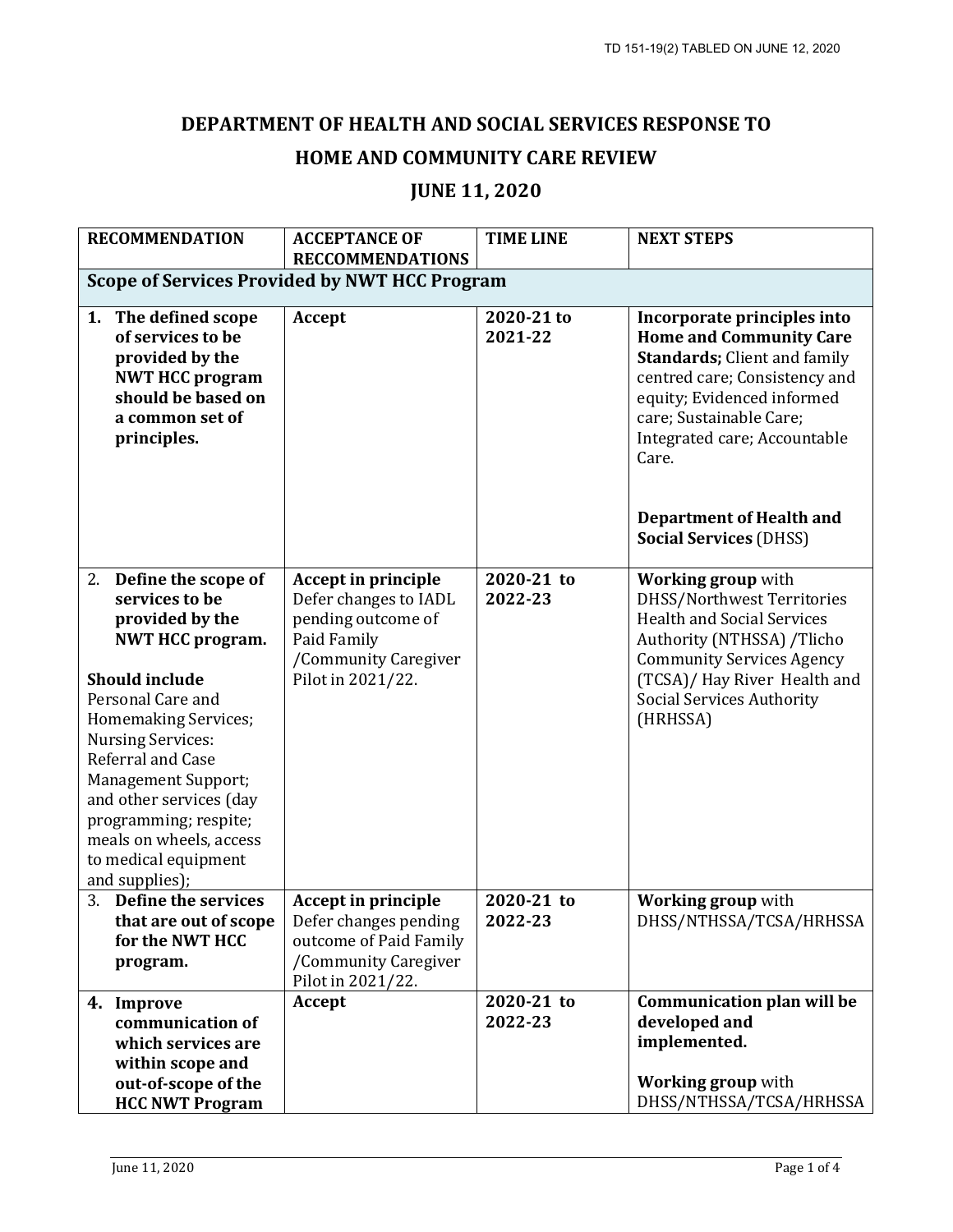| 5. | <b>Expanding the</b><br>hours of the HCC  | <b>Accept</b>                                         | 2021-22 to<br>2023-24 | <b>Introduce expanded hours</b><br>of service in select                            |
|----|-------------------------------------------|-------------------------------------------------------|-----------------------|------------------------------------------------------------------------------------|
|    | program operations<br>in each HSSA/region |                                                       |                       | communities using FNIHCC<br>funding. Working group with<br>DHSS/NTHSSA/TCSA/HRHSSA |
|    |                                           |                                                       |                       |                                                                                    |
|    |                                           | <b>Projected NWT HCC Program Resource Requirement</b> |                       |                                                                                    |
| 6. | The DHSS should                           | Accept in principle                                   | 2020-21 to            | <b>Working group with</b>                                                          |
|    | plan for an 80%                           | Defer response; will                                  | 2022-23               | DHSS/NTHSSA/TCSA/HRHSSA                                                            |
|    | increase in demand                        | monitor as interRAI                                   |                       |                                                                                    |
|    | for HCC services by                       | implementation                                        |                       |                                                                                    |
|    | the year 2035<br>7. Develop guidelines    | progresses.<br>Accept in principle                    | 2020-21 to            | Working group with                                                                 |
|    | regarding the                             | Defer response; will                                  | 2022-23               | DHSS/NTHSSA/TCSA/HRSSA                                                             |
|    | average hours of                          | monitor as interRAI                                   |                       |                                                                                    |
|    | care and or support                       | implementation                                        |                       |                                                                                    |
|    | per year provided                         | progresses.                                           |                       |                                                                                    |
|    | by HSWs to HCC                            |                                                       |                       |                                                                                    |
|    | clients                                   |                                                       |                       |                                                                                    |
| 8. | The DHSS should                           | <b>Accept in principle</b>                            | 2020-21 to            | <b>Working group with</b>                                                          |
|    | plan for recruiting                       | Defer response; will                                  | 2022-23               | DHSS/NTHSSA/TCSA/HRHSSA                                                            |
|    | additional HSWs                           | monitor as interRAI                                   |                       | and Aurora College                                                                 |
|    | annually to meet                          | implementation                                        |                       |                                                                                    |
|    | the growing<br>demand for HCC             | progresses.                                           |                       |                                                                                    |
|    | services in the NWT                       |                                                       |                       |                                                                                    |
|    | to the year 2035                          |                                                       |                       |                                                                                    |
| 9. | Develop guidelines                        | <b>Accept in principle</b>                            | 2020-21 to            | <b>Working group with</b>                                                          |
|    | regarding the                             | Defer response; will                                  | 2022-23               | DHSS/NTHSSA/TCSA/HRHSSA                                                            |
|    | average hours of                          | monitor as interRAI                                   |                       |                                                                                    |
|    | care per year                             | implementation                                        |                       |                                                                                    |
|    | provided by nurses                        | progresses.                                           |                       |                                                                                    |
|    | to HCC clients                            |                                                       |                       |                                                                                    |
|    | 10. The DHSS should                       | <b>Accept in principle</b>                            | 2020-21 to            | <b>Working group with</b>                                                          |
|    | plan for recruiting<br>additional nurses  | Defer response; will<br>monitor as interRAI           | 2022-23               | DHSS/NTHSSA/TCSA/HRHSSA<br>and Aurora College                                      |
|    | annually to meet                          | implementation                                        |                       |                                                                                    |
|    | the growing                               | progresses.                                           |                       |                                                                                    |
|    | demand for HCC                            |                                                       |                       |                                                                                    |
|    | services in the NWT                       |                                                       |                       |                                                                                    |
|    | to the year 2035.                         |                                                       |                       |                                                                                    |
|    | 11. The DHSS will need                    | Accept                                                | 2020-21 to            | Continue to monitor -                                                              |
|    | to secure additional                      |                                                       | 2023-24               | leverage FNIHCC funding                                                            |
|    | funding for the HCC                       |                                                       |                       | and evaluate our need for                                                          |
|    | program either                            |                                                       |                       | additional GNWT funding for                                                        |
|    | through the core                          |                                                       |                       | 2023-24                                                                            |
|    | homecare funding                          |                                                       |                       |                                                                                    |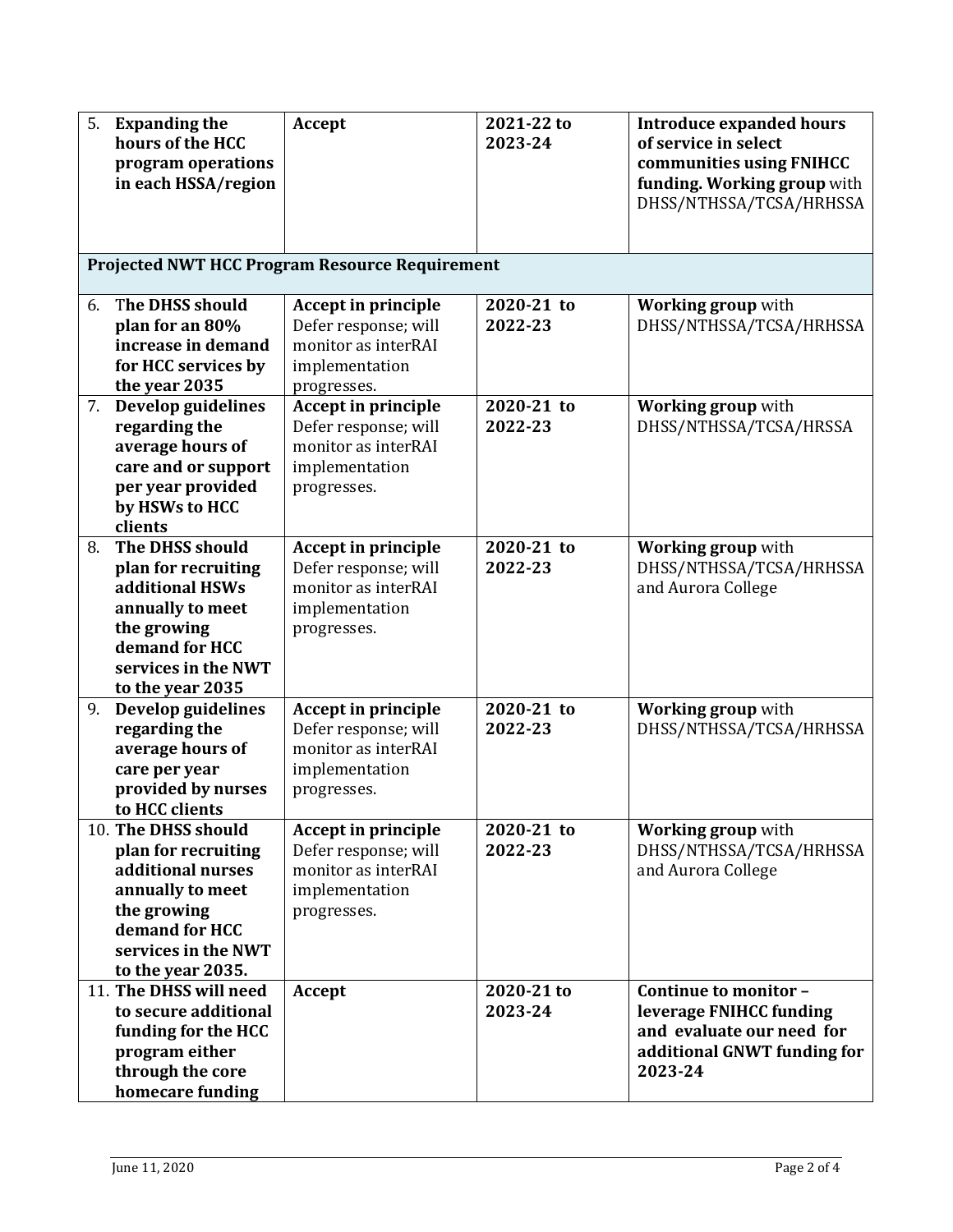| envelope and/or<br>the FNIHCC funding<br>envelope                                                                                                                                                                                                              |                                                                                                                                                                                                                        |                       | <b>Working group with</b><br>DHSS/NTHSSA/TCSA/HRHSSA                                                                                                                                                             |
|----------------------------------------------------------------------------------------------------------------------------------------------------------------------------------------------------------------------------------------------------------------|------------------------------------------------------------------------------------------------------------------------------------------------------------------------------------------------------------------------|-----------------------|------------------------------------------------------------------------------------------------------------------------------------------------------------------------------------------------------------------|
| 12. The DHSS should<br>explore the<br>requirements for<br>other HCC clinical<br>service resource<br>supports: allied<br>health<br>professionals,<br>advanced wound<br>care specialists,<br>advanced foot care<br>specialists, and<br>medical social<br>workers | Accept                                                                                                                                                                                                                 | 2020-21 to<br>2023-24 | <b>Review need for clinical</b><br>supports and leverage<br><b>FNIHCC funding to trial.</b><br><b>Evaluate need for additional</b><br>GNWT funding for 2023-24.<br>Working group with<br>DHSS/NTHSSA/TCSA/HRHSSA |
| 13. The DHSS should<br>strengthen the<br>service delivery<br>model in remote<br>communities, to be<br>more consistent<br>with the service<br>delivery model in<br>larger regional<br>communities.                                                              | <b>Accept Option 2</b><br><b>Create dedicated</b><br>regional HCC nursing<br>positions: to provide<br>HSW oversight at a<br>distance (via<br>telehealth) and in<br>person through<br>monthly visits to<br>communities. | 2020-21 to<br>2023-24 | <b>Introduce Regional HCC</b><br>nurses in select regions of<br><b>NTHSSA using FNIHCC</b><br>funding.<br><b>Working group with</b><br>DHSS/NTHSSA/TCSA/HRHSSA                                                   |
| <b>Standards For NWT HCC Program</b>                                                                                                                                                                                                                           |                                                                                                                                                                                                                        |                       |                                                                                                                                                                                                                  |
| 14. Continue with<br>implementation of<br>interRAI                                                                                                                                                                                                             | Accept                                                                                                                                                                                                                 | 2020-21 to<br>2022-23 | <b>Implementation projected to</b><br>begin in late 2020-21/early<br>$21 - 22$ .<br><b>DHSS</b>                                                                                                                  |
| 15. The DHSS should<br>consider reviewing<br>and adopting<br><b>Accreditation</b><br><b>Canada Standards</b><br>for HCC service<br>delivery                                                                                                                    | Accept                                                                                                                                                                                                                 | 2019-20 to<br>2020-21 | <b>Incorporate into Home and</b><br><b>Community Care Standards.</b><br><b>DHSS</b>                                                                                                                              |
| 16. The DHSS should<br>consider<br>standardizing HCC<br>program forms<br>across the NWT                                                                                                                                                                        | Accept                                                                                                                                                                                                                 | 2020-21 to<br>2021-22 | Forms will be standardized<br>prior to interRAI<br>implementation.<br>DHSS, NTHSSA, TCSA,<br><b>HRHSSA</b>                                                                                                       |